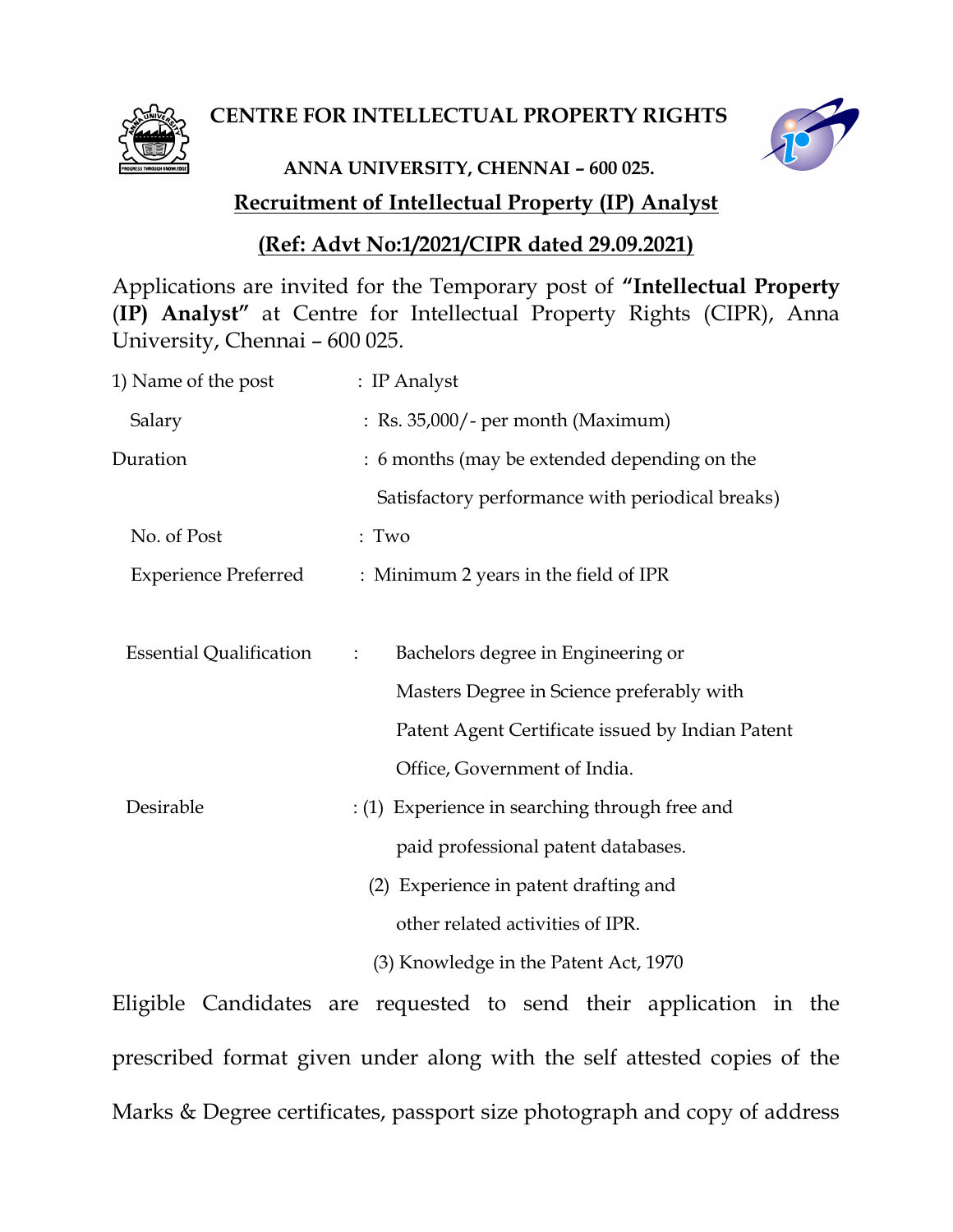proof, in a closed cover by mentioning "Application for the temporary post of Intellectual Property (IP) Analyst" addressed to The Director, Centre for Intellectual Property Rights (CIPR), CPDE building, Anna University, Chennai 600 025 by post or in person so as to reach on or before 20.10.2021, 5.00 pm. Candidates short listed for interview will be informed by E-Mail only.

Application received after the last date of submission will be rejected.

No TA/DA will be admissible for attending interview.

Director/CIPR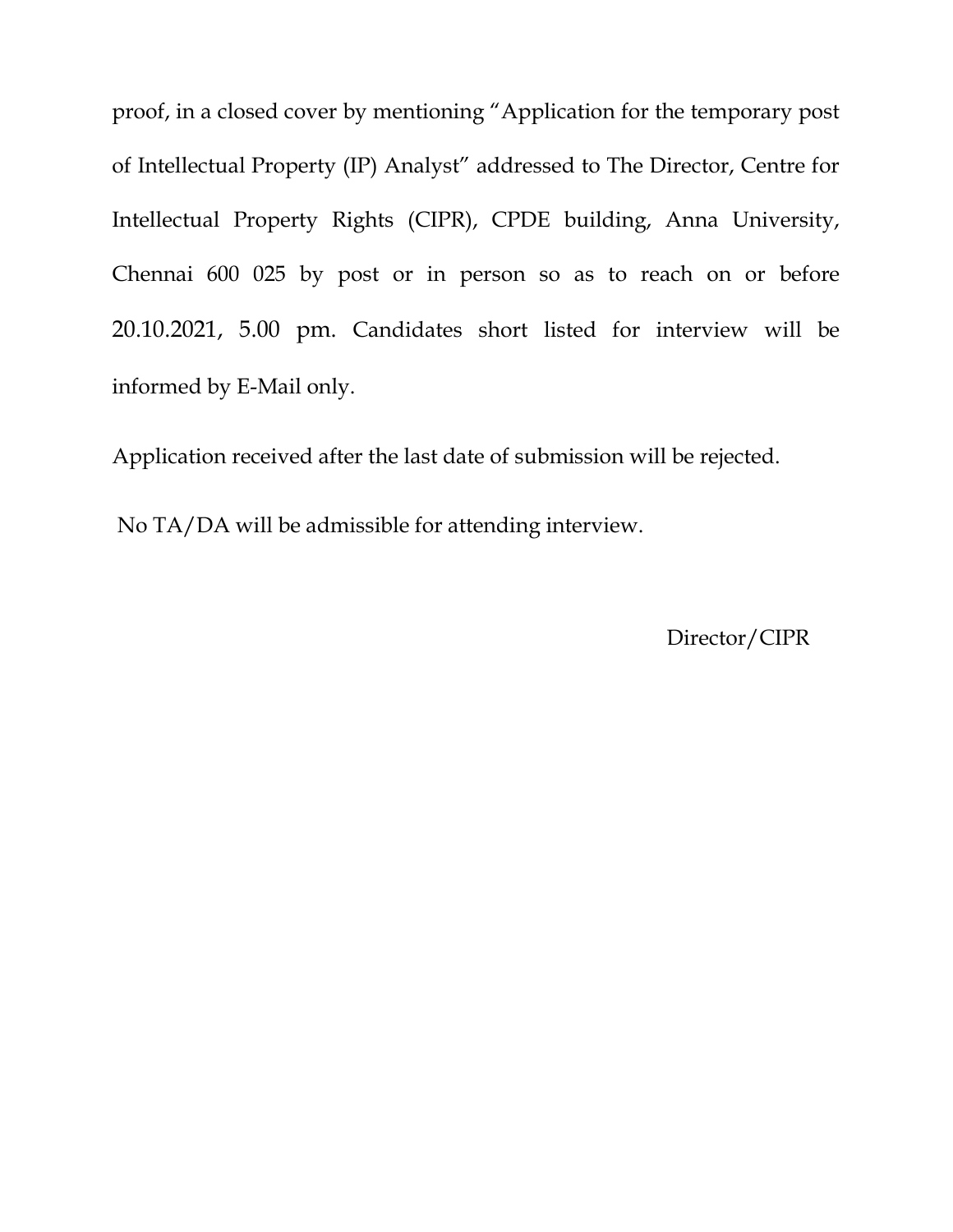



Application for the Temporary post of IP Analyst (Ref: Advt No:1/2021/CIPR dated 29.09.2021)

# 1. PERSONAL DETAILS

- a. Name:
- b. Date of Birth:
- c. Permanent Address:
- d. Communication Address
- e. Phone Number:
- f. Mobile Number:
- g. E-Mail:
- h. Nationality:
- i. Patent Agent Certificate Number:

Photo duly signed by the applicant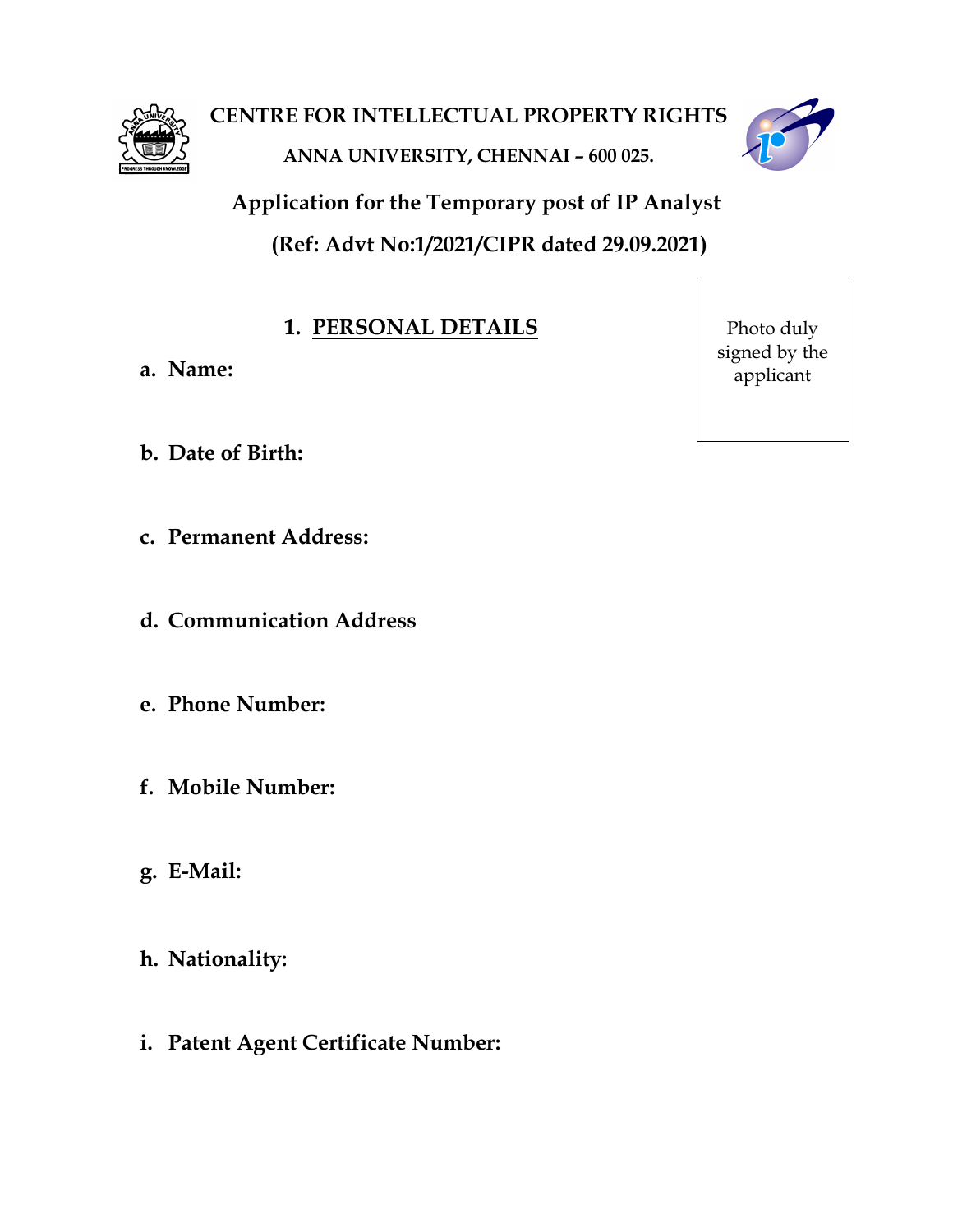# 2. EDUCATIONAL QUALIFICATION (Starting from SSLC)

| S.No                    | Class/Degree/<br>Certificate | Specialization | Year of<br>Passing | Name of<br>the<br>Institution | Percentage |
|-------------------------|------------------------------|----------------|--------------------|-------------------------------|------------|
| $\mathbf{1}$            | S.S.L.C                      |                |                    |                               |            |
| $\overline{2}$          | Higher<br>Secondary          |                |                    |                               |            |
| 3                       | B.Sc./B.E.,                  |                |                    |                               |            |
| $\overline{\mathbf{4}}$ | M.Sc./M.E.,                  |                |                    |                               |            |
| 5                       | Others/IPR<br>Certificate    |                |                    |                               |            |
|                         |                              |                |                    |                               |            |

# 3. WORK EXPERIENCE (chronological order)

| S.No | Designation | Period |    | Organization/Company |
|------|-------------|--------|----|----------------------|
|      |             | From   | To |                      |
|      |             |        |    |                      |
|      |             |        |    |                      |
|      |             |        |    |                      |
|      |             |        |    |                      |
|      |             |        |    |                      |

Total Experience (in Years, Months & Days):

### 4. PATENT DATABASES USED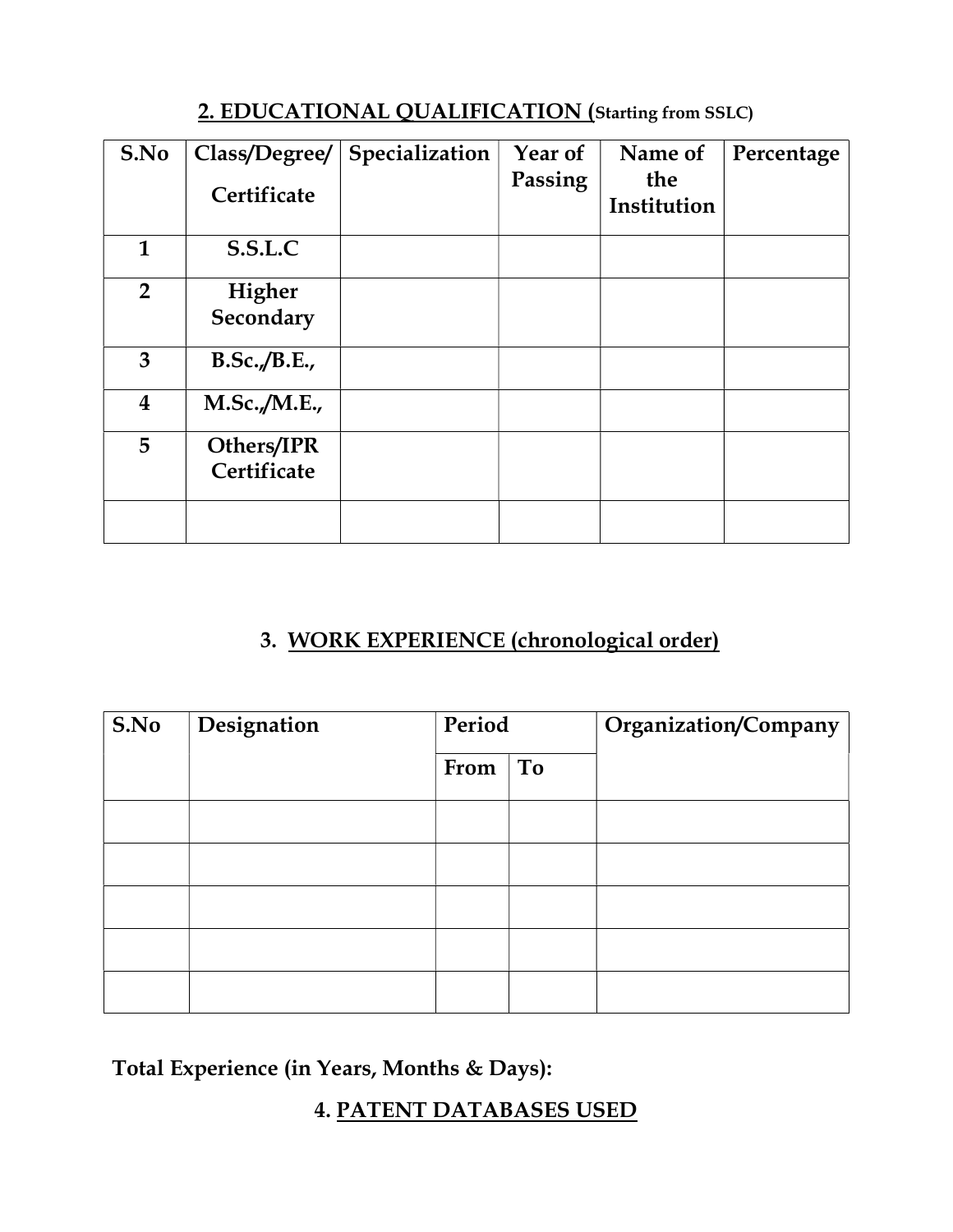| S.No | Name | <b>Nature</b><br>Free/Professional | Year of<br>Experience |
|------|------|------------------------------------|-----------------------|
|      |      |                                    |                       |
|      |      |                                    |                       |
|      |      |                                    |                       |
|      |      |                                    |                       |
|      |      |                                    |                       |

### 5. PROVIDE THE LIST OF PATENT DRAFTINGS YOU HAVE DONE WHICH ARE PUBLISHED\*

| S.No | <b>Title</b> | Provisional/Complete<br>Specification | Publication<br>details |
|------|--------------|---------------------------------------|------------------------|
|      |              |                                       |                        |
|      |              |                                       |                        |
|      |              |                                       |                        |
|      |              |                                       |                        |
|      |              |                                       |                        |

\*Use Additional Sheet, if necessary.

# 6. ANY OTHER SPECIAL MENTION YOU WANTED TO MAKE

# 7. LIST OF ENCLOSURES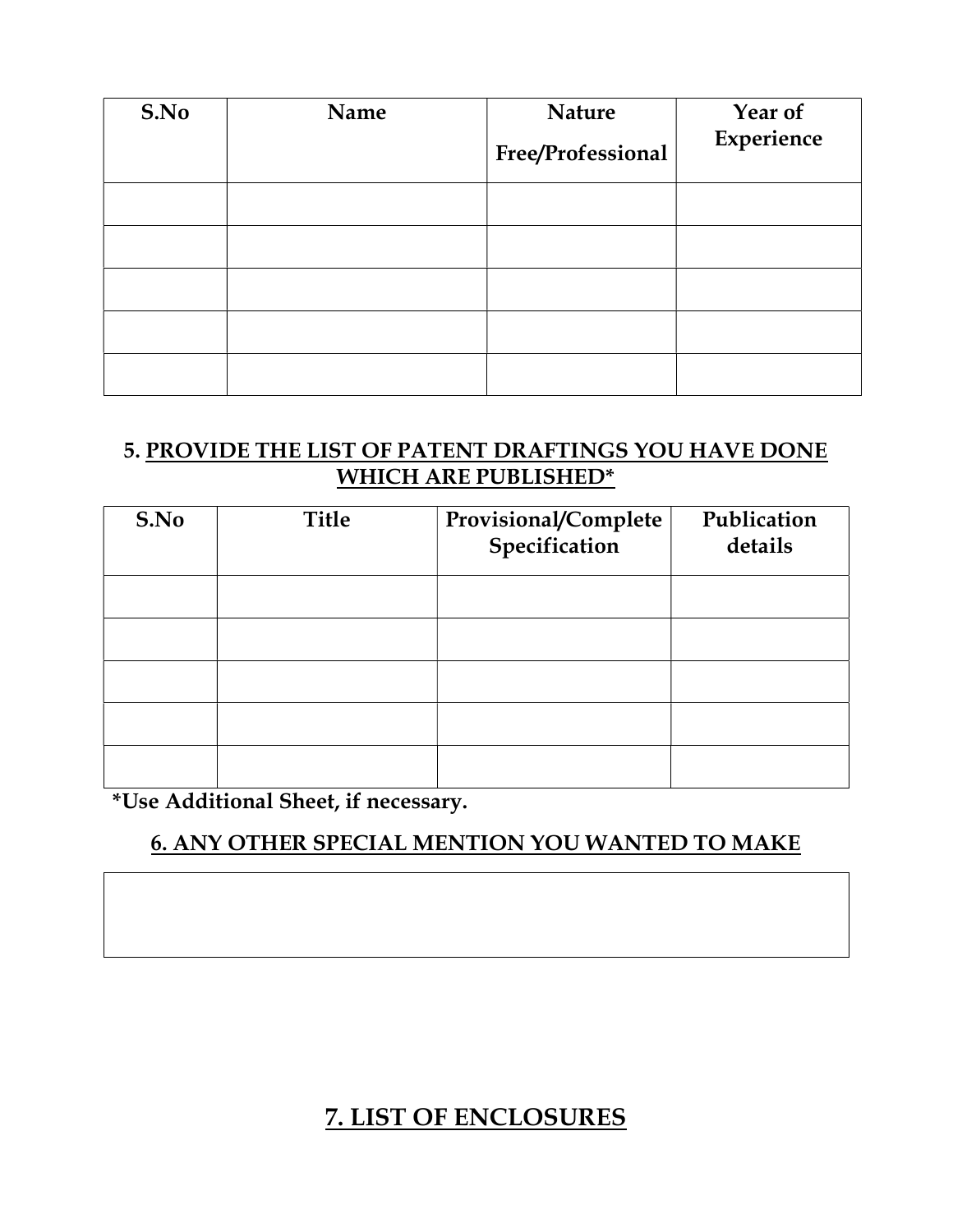- 1. 2. 3. 4. 5.
- 6

I, \_\_\_\_\_\_\_\_\_\_\_\_\_\_\_\_\_\_\_\_\_\_\_\_\_\_\_, certify that the information furnished above is true to the best of my knowledge and belief and that no related information is concealed. If any discrepancy is found at any stage, the Director, CIPR has the right to cancel my selection/candidature.

Place: SIGNATURE

Date:

PS: Do not enclose the original certificates. Attach only the attested copies. During the time of the personnel interview you need to show the original certificates for verification.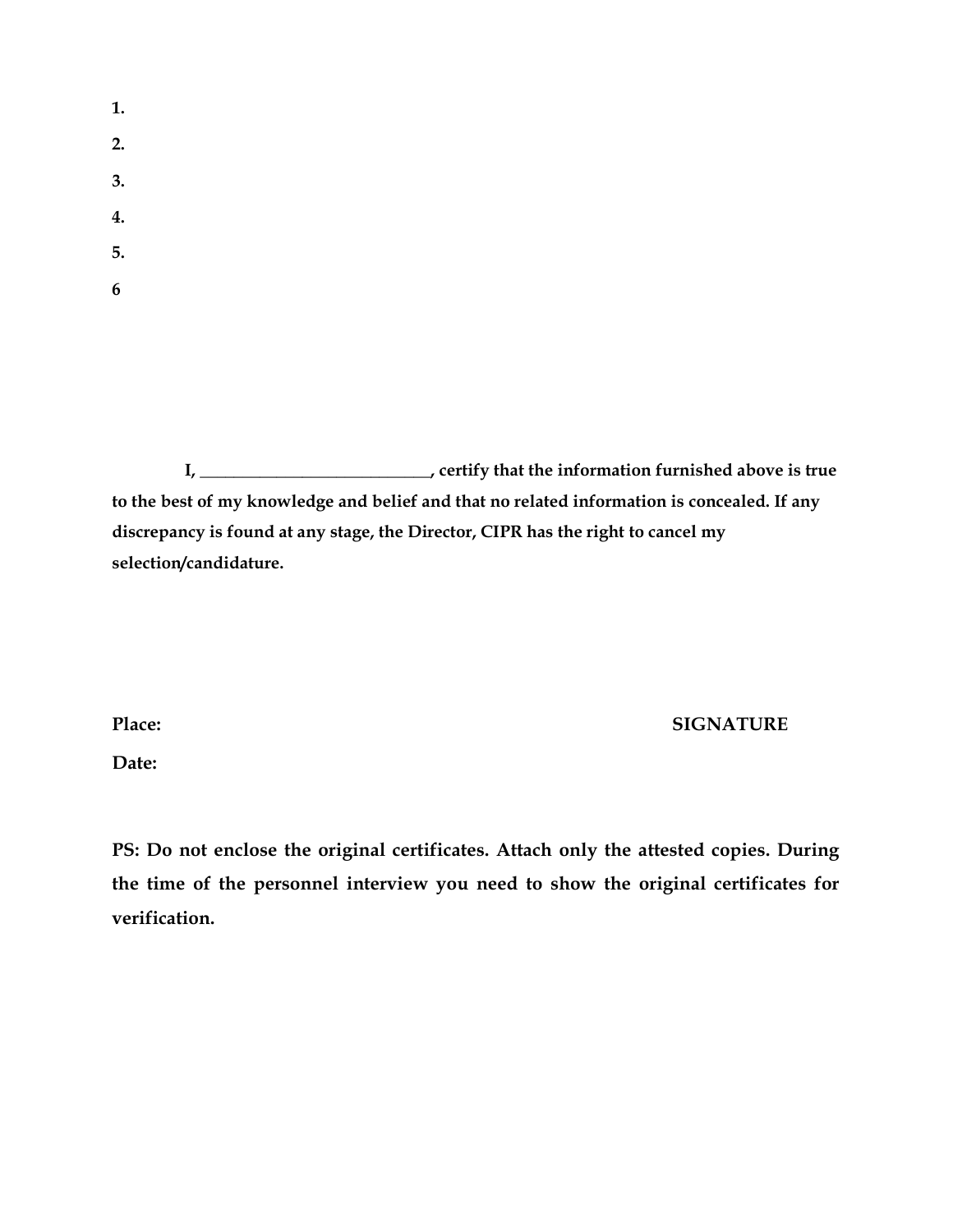CENTRE FOR INTELLECTUAL PROPERTY RIGHTS ANNA UNIVERSITY, CHENNAI – 600 025.





## Announcement for the Recruitment of Temporary Non Teaching Staff – Professional Assistant II on Daily Wages Basis (Ref: Advt No:2/2021/CIPR dated 29 .09.2021)

Applications are invited from eligible candidates for the following temporary post Non Teaching Staff – Professional Assistant II on Daily wages basis to work at Centre for Intellectual Property Rights (CIPR), CPDE Building, CEG Campus, Anna University Chennai – 600 025 for a period of six months, may be extendable based on the satisfactory performance of the candidate (with periodical breaks). The applicant should have the following qualification as given below.

| S.no | Name of the post | Qualification       | No. of post | Salary         |
|------|------------------|---------------------|-------------|----------------|
|      | Professional     | M.Com               |             | Daily<br>wages |
|      | Assistant - II   |                     |             | of Rs. $748/-$ |
|      |                  | Age Limit: 30 years |             | per day as per |
|      |                  |                     |             | Anna           |
|      |                  |                     |             | University     |
|      |                  |                     |             | <b>Norms</b>   |

The duly filled application in the prescribed format along with all other necessary self attested certificates should be sent to The Director, Centre for Intellectual Property Rights (CIPR), CPDE building, Anna University, Chennai 600 025 by post or in person so as to reach on or before 20.10.2021, 5.00 pm.

Instruction to the Applicants:

- 1. A recent photograph is to be affixed and self-attested in the application.
- 2. All copies of certificates should be enclosed (Mark sheets, degree certificates)
- 3. Copy of address proof to be enclosed.
- 4. The original certificates are to be produced for verification at the time of interview.
- 5. The short listed candidates will be called for personal interview (intimation will be sent through email only)
- 6. Application received after the last date of submission will be rejected.
- 7. No TA/DA will be admissible for attending interview.

#### DIRECTOR, CIPR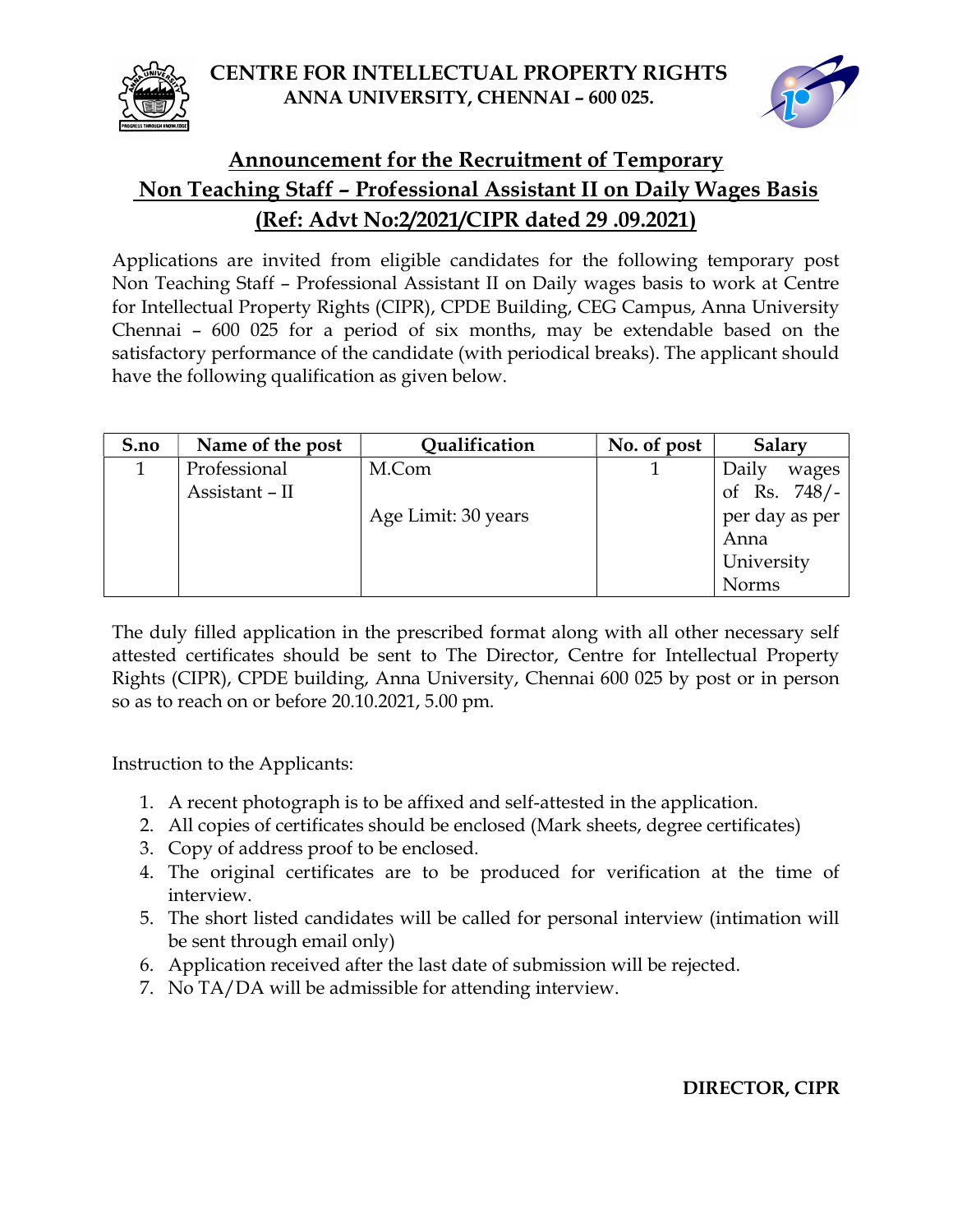

CENTRE FOR INTELLECTUAL PROPERTY RIGHTS ANNA UNIVERSITY, CHENNAI – 600 025.



# Application for Non Teaching Staff (Temporary) Professional Assistant - II

## 1. PERSONAL DETAILS

- a. Name:
- b. Date of Birth & Age:
- c. Permanent Address:
- d. Communication Address
- e. Phone Number:
- f. Mobile Number:
- g. E-Mail:
- h. Nationality:

Photo duly signed by the applicant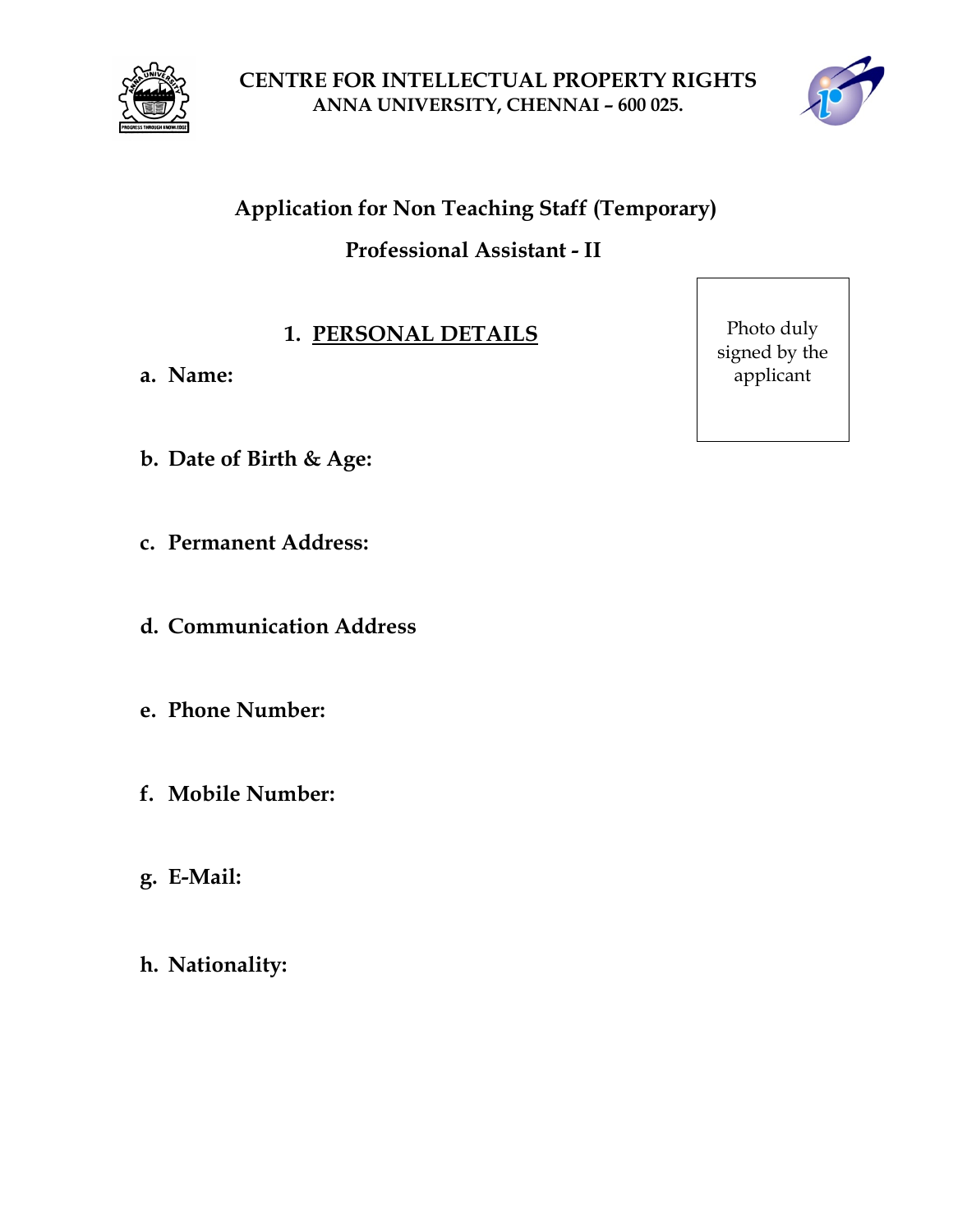#### 2. EDUCATIONAL QUALIFICATION (Attach copies of certificates)

| S.No                    | Class/Degree/<br>Certificate | Year of<br>Passing | Name of the<br>Institution | Percentage |
|-------------------------|------------------------------|--------------------|----------------------------|------------|
| $\mathbf{1}$            |                              |                    |                            |            |
| $\overline{2}$          |                              |                    |                            |            |
| 3                       |                              |                    |                            |            |
| $\overline{\mathbf{4}}$ |                              |                    |                            |            |
| 5                       |                              |                    |                            |            |
|                         |                              |                    |                            |            |

### 3. WORK EXPERIENCE (Experience certificate to be enclosed)

| S.No | Designation | Period |    | Organization/Company |  |
|------|-------------|--------|----|----------------------|--|
|      |             | From   | To |                      |  |
|      |             |        |    |                      |  |
|      |             |        |    |                      |  |
|      |             |        |    |                      |  |
|      |             |        |    |                      |  |
|      |             |        |    |                      |  |

Total Experience (in Years, Months & Days):

#### 4. ANY OTHER SPECIAL MENTION YOU WANTED TO MAKE